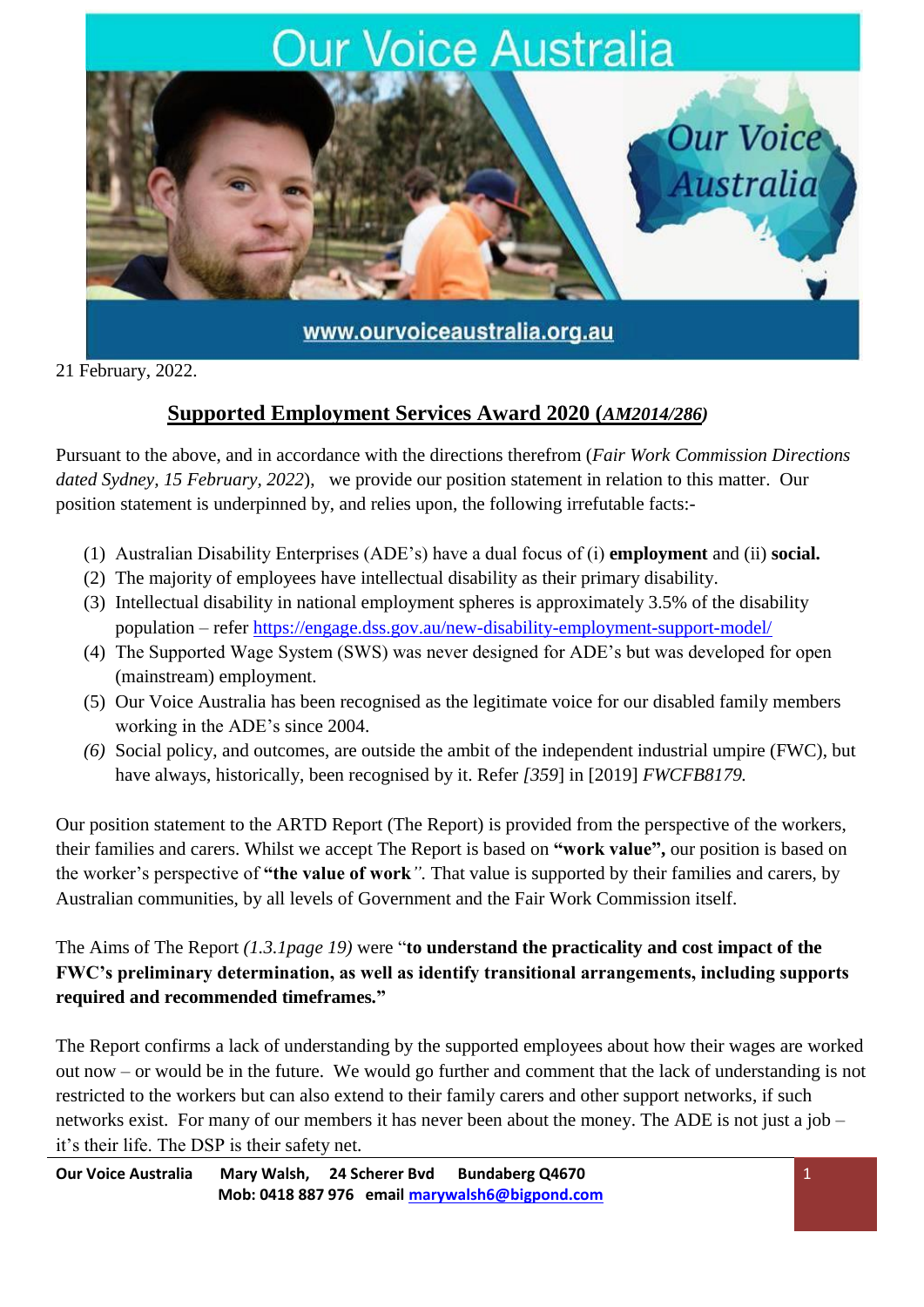## **4(a**) Our overall position statement is, as follows:-

**The Report does not provide sufficient confidence that this proposed new wage restructure will have any greater chance of success than the 2016 modification of the SWS, without a practical and workable injection of funding by the Department of Social Security (DSS) to overcome the financial impact** 

**If that hurdle is overcome, the suggested wage restructuring will not work without re-structuring the sector, putting the disabled workers front and centre of the exercise, capitalising on, and expanding, the under-utilised benefits within the sector, and reducing the risks that encircle it.** 

**We have formulated a national concept which cannot be delivered in the current, limited space. The Concept provides an embryo to be considered by all interested parties, because the historical bandaiding in the past 2 decades has not been successful. Only by understanding the reasons for the failures can we ensure any success for the projected wage restructure, whatever the final industrial outcome.** 

**Our Concept is both national, and evidence based, builds on our involvement over the past 35 years, puts the workers first, and is needed to ensure that our Rights @ Work Clause in the Award is workable, practical and not just tokenistic. We provide a brief overview of our change management concept on page 5. Widespread job losses are unacceptable.** 

**A detailed overview of why the Concept, which requires a restructure of the wider sector, is required, is available should the Fair Work Commission request it.** 

## **4(b)**

.

[9] (1) By linking the Aims of The Report, with the outcome of The Report and accepting that the cost impact is both unacceptable and unsustainable, we respond as follows:-

1(i) The 3 key limitations of the Trial (page 8) pose critical implementation outcomes because the bar has been set to no reduction in current wage, with further ceilings on a minimum wage.

(ii)The Report confirms there are challenges with consistency and accuracy in the use of the SWS (Page 12). By clarification email with DSS dated 23-02-2022, we are advised "*This was based off interviews with the subject matter experts for the Trial who advised us of these challenges, including in supported and open employment.* The SWS is accepted as the base tool, despite the existing flaws, so significant re-shaping is still necessary.

(iii)*.*Introducing the two Grades does not seem to have provided either clarity or workability. The Report does not indicate which of the previous Grades 1-7 was the most commonly used level. Consequently we question the lack of operational clarity about where the employees fit, within the Grades and existing Levels 1-7. The Report confirms this confusion. Perhaps there should be more Grades, and/or different levels within the two Grades. The aim was to modernise the Award, remove the existing wage tools and reshape the SWS to compensate for the removal of the competency factor contained within the tools being removed – i.e.- use a wage tool that relies totally on productivity.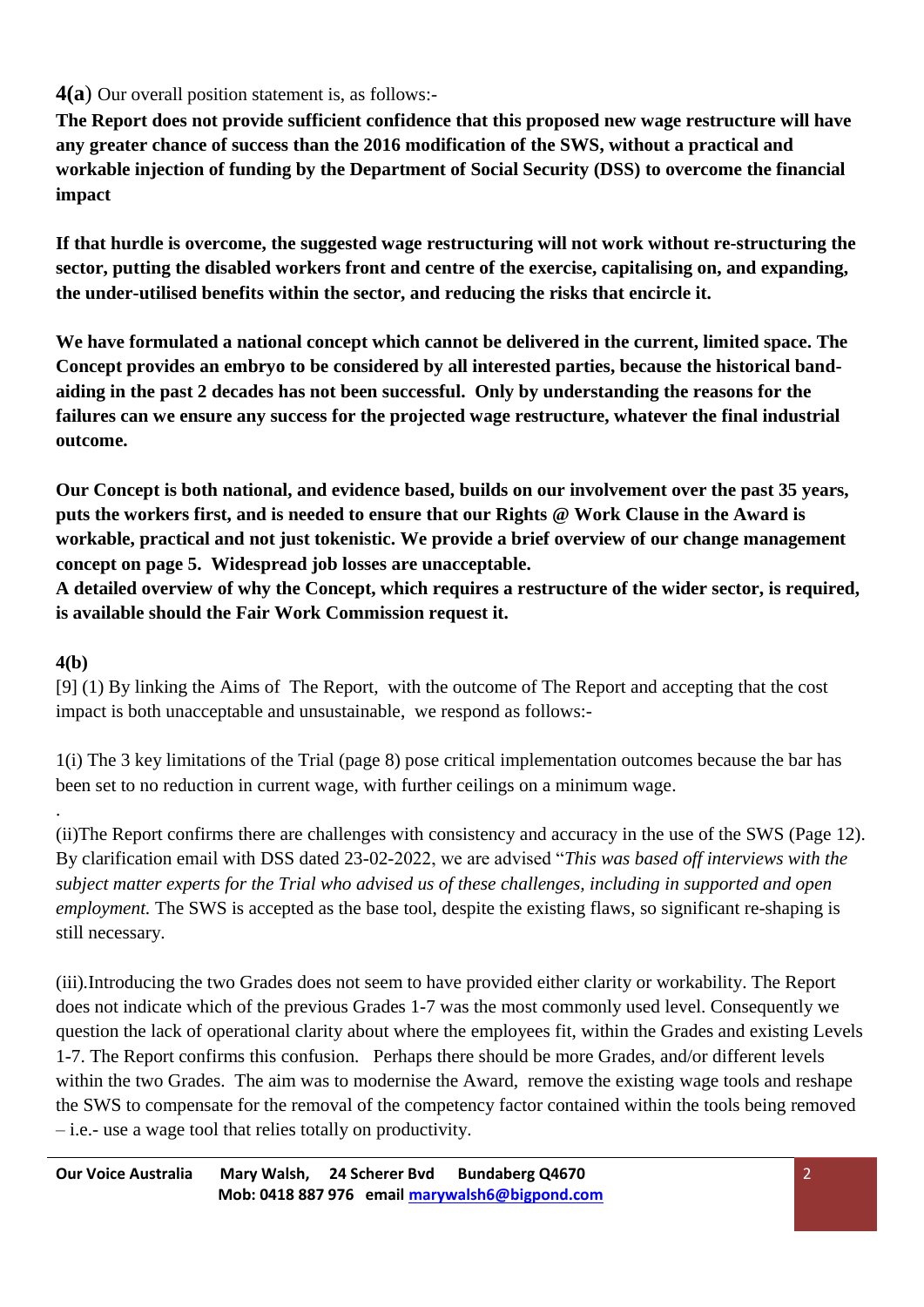(iv) The Report confirms there is confusion around the Grading "*gateway*", and the lack of a consistent comparator. We are particularly concerned about the reported difficulties of timing duties and tasks associated with the 8 business activities listed on page 92. The listed businesses are core business for many ADE's. Some of these core activities will be seasonal, some will be contract driven in a climate of fierce commercial competition, and all will have "unproductive" time. Productivity and quality are critical to business output, but the starting point of that is to ensure, as much as possible that the proposed wage structure is workable, meets the varied needs of worker capacity, competency and limitations. We don't believe, in its current form, that the re-structure does that.

(v) The key component to wage determination is assessing the competency and productivity of the worker, for the task, sub-task, duty, chore, whatever. Whilst supporting independent assessment , the costs of doing that assessment, of training the assessors, of supporting the employees through the processes and communicating the processes and changes are not a key component of The Report. The estimated physical quantum , is161 services, needing.16355 assessments  $\omega$  5 hours per person, plus the travel and ancillary costs associated therewith. If the Federal Government provides the necessary finances to cover the wage shortfall, there is no workability and/or practicality without addressing the issues of assessor availability, inculcating the ADE concept within those assessors, the training, travel and supports costs for same - and the quantum of these costs as part of the overall cost implications

## 4**b [9] (2) –Minimum Wage. [372]** [2019] FWCFB 8179

In supporting the concept of a minimum wage, the two Grades have a ceiling of \$7 for Grade A and \$14 for Grade B, we question that there is sufficient flexibility within those ceilings, and 2 Grades for the ADE dual focus. There is an acknowledged lack of a consistent comparator for the various duties/tasks, a lack of ADE concept trained assessors, and assessors per se, yet the only differentiation between the Grades is (a) **"constant"** monitoring for Grade A changing to **"regular"** monitoring for Grade B, (b)"**three sequential actions"** - Grade A changing to "**more than three sequential actions"** -Grade B (c ) The use of **"mechanical or electrical equipment or tools".** – Grade B

The wage difference between the two Grades is significant. Whilst every ADE is different and exists because a job has been created to meet the limitations of the employees in that ADE, there are some ADE's providing some similar, industry products. Equally, a generalisation of capacity and wage determination should ensure that the more highly skilled are not penalised on the perceived basis of equity for those with less capacity. The costs of benchmarking have always been ruled out as too expensive.

We have stated that the current Grades need re-consideration with, perhaps, more grades, more levels within the grades, or maybe an adjustment of the ceilings. Ultimately, the categorising of the wage entitlements must meet the necessary standards, but it makes no sense to the workers, their families or carers, for wage levels which price the whole business out of the market and cause widespread unemployment, great personal distress and community disbelief. The workability and practicality of the proposed new wage structure must meet the commercial and social criteria for a vulnerable cohort whose safety net is their DSP.

#### **4b[9](3) – Operative date for the new wages structure**. *[2019]FWCFB 8179*

At best The Report suggests transition could take *"a few years".* We agree. The ADE employees, their families and carers have lived through the exercise of introducing a new hybrid tool into the supported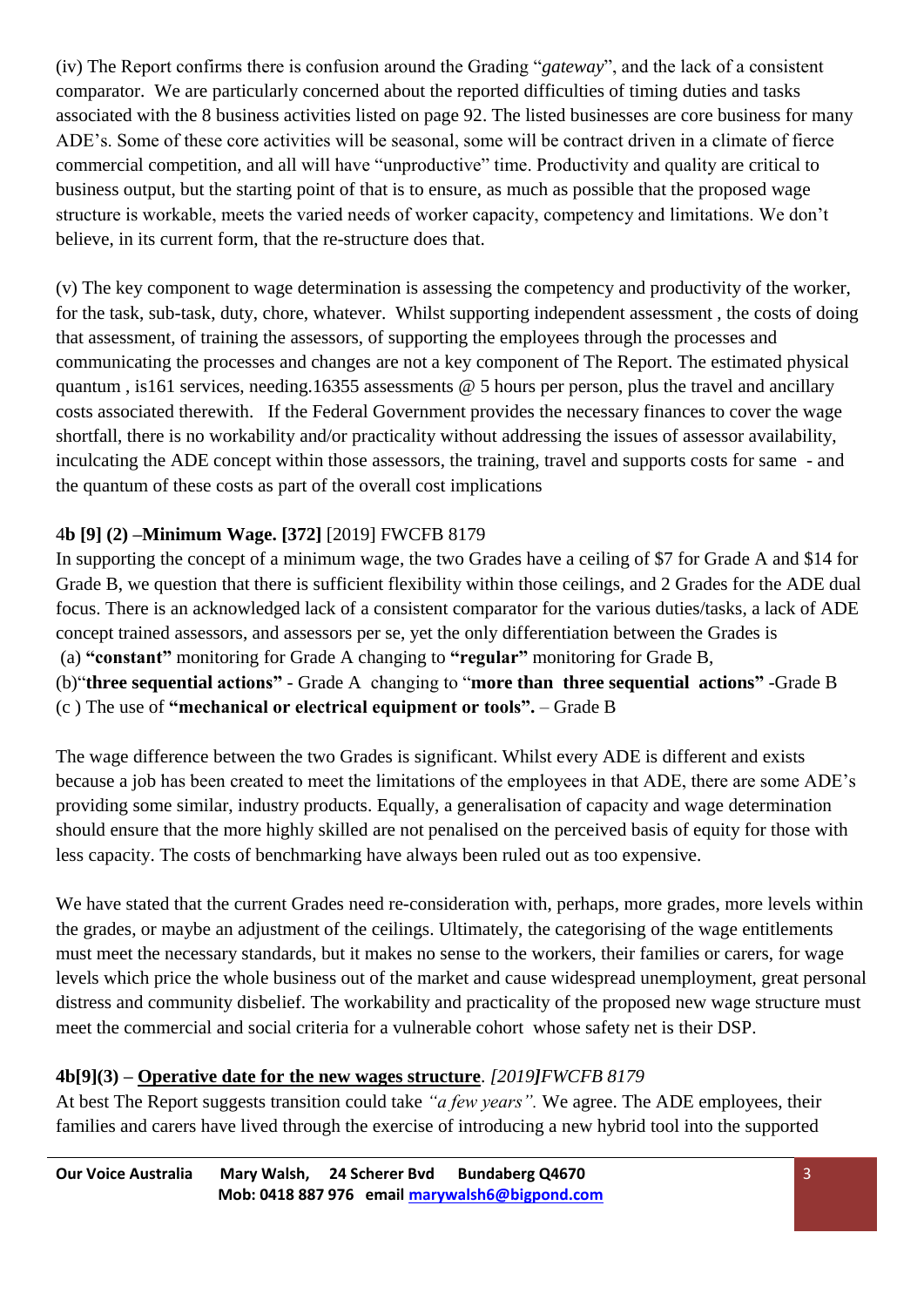employment sector. We have lived the insecurity, the fear, the denigration and all it encompasses. We cannot emphasise too strongly the great caution needed to be exercised about how the time frames and entitlements are documented and implemented. .No implementation time frame is possible until the financial impact is resolved. This then needs to be communicated to the sector, the workers, their families and carers – as well as the wider community.

Our estimate is that the "*few years"* should be about five (5). We suggest the transition needs to be staged, under the watchful eye of the Fair Work Commission, reported, and have key performance and time indicators. These require political will, the support of the Department (DSS) bureaucracy as well as the support of the wider disability organisations. We respectfully state that none of these three requirements are evident now, nor have they been evident in the past two decades.

It is obvious, from the active public campaigning, under the guise of advocacy : <https://www.dpoa.org.au/endsegregation> & [https://www.inclusionaustralia.org.au/project/everyone-can](https://www.inclusionaustralia.org.au/project/everyone-can-work)[work](https://www.inclusionaustralia.org.au/project/everyone-can-work) that the funded disability advocacy networks are pursuing a social reform agenda for the majority of disability stakeholders – to the detriment of the minority and most vulnerable. Whilst we respect their right to follow their ideological goals, it would be remiss of all decision-makers not to acknowledge that the industrial action of wages for supported employment is a key plank of their public agenda. The community and workers want reform with the retention of the ADE model as an option for those who needs cannot be accommodated in the open (mainstream) employment market. The protagonists for closure of ADE's, portraying them as segregated employment, not supported employment, have both the resources and the determination to continue their activism.

The social atmosphere and outcomes are not the responsibility of the Fair Work Commission. The *argybargy* of the advocacy network's public activism outside the FWC and in the wider community has, however, been accorded some weight, on behalf of the workers, their families and carers, by the Federal Court decision *[2021] FCAFC 36 , para 110, page 35*.

It would be remiss of us not to acknowledge that the constant public activism will probably continue, if not escalate. Consequently, we need to acknowledge that, just as it has already created delays in necessary reforms, we need to accept that's likely to continue. Accordingly we have set a longer time frame than we would prefer, but we have done so to exercise caution, to protect the workers, their family carers and the sector by proposing a total sector restructure. In its' entirety we seek to capitalise on the changing business and social world (post COVID), find the middle ground, and take "all parties" forward in a united sector reform process, during a period of technological change, with the wage restructure as the central nexus.

#### **OTHER ISSUES** :

The other issues of **Support, Communication, Change Management, and Communication Plans** are all complicated by the existing silos that separate active participants in the wage restructure from the decision makers and other essential stakeholders like The National Disability Insurance Agency (NDIS), Carers Australia, the United Nations, the Human Rights and Equal Opportunities Commission and a history of poor communication processes that have penalised the ADE workers, their families and carers. All these issues become moot concerns, if there is not the necessary level of support from the Federal Government.. Our National Sector Concept overview follows:-